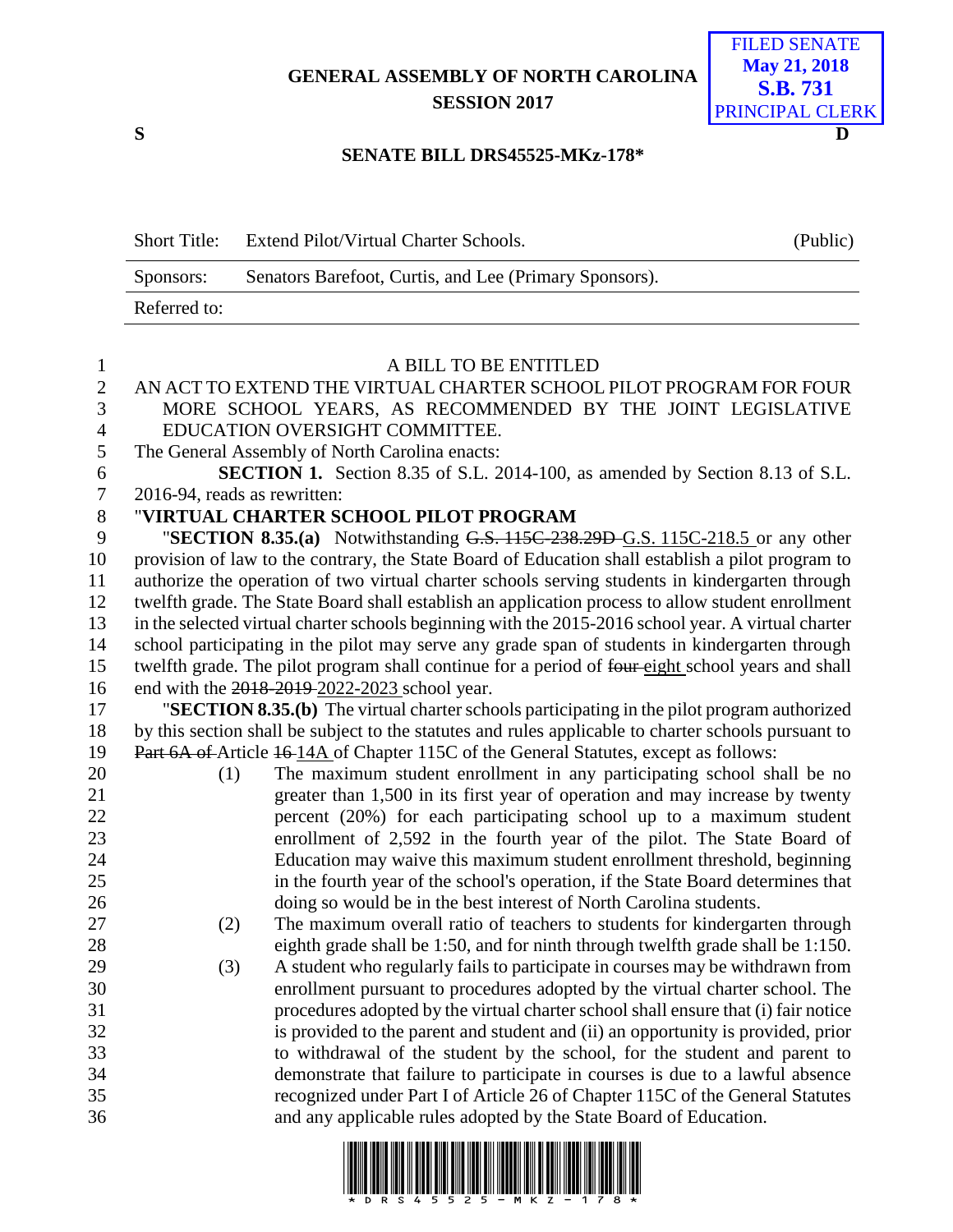|                                                                                                                                                                                                                                                                                                                 | <b>General Assembly Of North Carolina</b>                                                                                                                                                                                                  | <b>Session 2017</b> |  |
|-----------------------------------------------------------------------------------------------------------------------------------------------------------------------------------------------------------------------------------------------------------------------------------------------------------------|--------------------------------------------------------------------------------------------------------------------------------------------------------------------------------------------------------------------------------------------|---------------------|--|
| "SECTION 8.35.(c) In addition to the operating requirements applicable to a virtual charter<br>school participating in the pilot program pursuant to Part 6A of Article 16 14A of Chapter 115C<br>of the General Statutes, the following requirements shall apply to a participating virtual charter<br>school: |                                                                                                                                                                                                                                            |                     |  |
| (1)                                                                                                                                                                                                                                                                                                             | The school shall maintain an administrative office within North Carolina. In                                                                                                                                                               |                     |  |
|                                                                                                                                                                                                                                                                                                                 | addition, the school shall maintain at least one testing center or meeting place<br>within each of the eight State Board of Education districts where the<br>participating students reside, to allow educators and administrators from the |                     |  |
|                                                                                                                                                                                                                                                                                                                 | school to meet students and parents. When utilizing the testing center or<br>meeting place for test administration, the school is permitted to do the<br>following:                                                                        |                     |  |
|                                                                                                                                                                                                                                                                                                                 | Administer tests to multiple grade levels at the same time and location.<br>a.<br>Contract with a test administrator who is not employed by the board<br>$\mathbf b$ .                                                                     |                     |  |
|                                                                                                                                                                                                                                                                                                                 | of directors of the school and meets the following criteria:                                                                                                                                                                               |                     |  |
|                                                                                                                                                                                                                                                                                                                 | Holds a valid, North Carolina educator license.<br>1.                                                                                                                                                                                      |                     |  |
|                                                                                                                                                                                                                                                                                                                 | 2.<br>criminal<br>history check<br>Passes<br>as<br>a                                                                                                                                                                                       | defined<br>in       |  |
|                                                                                                                                                                                                                                                                                                                 | G.S. $115C-332(a)(1)$ performed by the school.                                                                                                                                                                                             |                     |  |
|                                                                                                                                                                                                                                                                                                                 | 3.<br>Is trained on test administration in accordance with the North                                                                                                                                                                       |                     |  |
|                                                                                                                                                                                                                                                                                                                 | Carolina Testing Program.                                                                                                                                                                                                                  |                     |  |
| (2)                                                                                                                                                                                                                                                                                                             | If the school contracts with a third party for the provision of administrative                                                                                                                                                             |                     |  |
|                                                                                                                                                                                                                                                                                                                 | staff, such staff fulfilling the equivalent positions of superintendent, principal,<br>or business officer shall be residents of North Carolina.                                                                                           |                     |  |
|                                                                                                                                                                                                                                                                                                                 |                                                                                                                                                                                                                                            |                     |  |
| (3)                                                                                                                                                                                                                                                                                                             | All teaching staff shall carry the appropriate State certification to instruct any<br>course and shall receive professional development in virtual instruction                                                                             |                     |  |
|                                                                                                                                                                                                                                                                                                                 | pursuant to the school's application to the State Board of Education to                                                                                                                                                                    |                     |  |
|                                                                                                                                                                                                                                                                                                                 | participate in the pilot program within 30 days of the employee's date of hire.                                                                                                                                                            |                     |  |
|                                                                                                                                                                                                                                                                                                                 | At least eighty percent (80%) of the teaching staff shall reside within North                                                                                                                                                              |                     |  |
|                                                                                                                                                                                                                                                                                                                 | Carolina.                                                                                                                                                                                                                                  |                     |  |
| (4)                                                                                                                                                                                                                                                                                                             | The school shall have a withdrawal rate below twenty-five percent (25%). A                                                                                                                                                                 |                     |  |
|                                                                                                                                                                                                                                                                                                                 | student who meets any of the following criteria shall not be counted in                                                                                                                                                                    |                     |  |
|                                                                                                                                                                                                                                                                                                                 | measuring the school's withdrawal rate:                                                                                                                                                                                                    |                     |  |
|                                                                                                                                                                                                                                                                                                                 | A student enrolled in a school with the intent expressed prior to<br>a.                                                                                                                                                                    |                     |  |
|                                                                                                                                                                                                                                                                                                                 | enrollment of only being enrolled for a finite period of time within the                                                                                                                                                                   |                     |  |
|                                                                                                                                                                                                                                                                                                                 | school year. The school shall keep a written record of a student's stated                                                                                                                                                                  |                     |  |
|                                                                                                                                                                                                                                                                                                                 | intent for finite enrollment.                                                                                                                                                                                                              |                     |  |
|                                                                                                                                                                                                                                                                                                                 | A student who is withdrawn from the school pursuant to subdivision<br>b.                                                                                                                                                                   |                     |  |
|                                                                                                                                                                                                                                                                                                                 | $(3)$ of subsection $(b)$ of this section.                                                                                                                                                                                                 |                     |  |
|                                                                                                                                                                                                                                                                                                                 | A student who is no longer qualified under the laws of this State for<br>c.                                                                                                                                                                |                     |  |
|                                                                                                                                                                                                                                                                                                                 | admission to a public school in North Carolina, including due to the                                                                                                                                                                       |                     |  |
|                                                                                                                                                                                                                                                                                                                 | student relocating to another state.                                                                                                                                                                                                       |                     |  |
|                                                                                                                                                                                                                                                                                                                 | A student who (i) withdraws from the school for a family, personal, or<br>d.                                                                                                                                                               |                     |  |
|                                                                                                                                                                                                                                                                                                                 | medical reason and (ii) notifies the school of the reason for                                                                                                                                                                              |                     |  |
|                                                                                                                                                                                                                                                                                                                 | withdrawal. The school shall keep a written record of a student's stated                                                                                                                                                                   |                     |  |
|                                                                                                                                                                                                                                                                                                                 | reason for withdrawal under this sub-subdivision.                                                                                                                                                                                          |                     |  |
|                                                                                                                                                                                                                                                                                                                 | A student who withdraws from the school within the first 30 days<br>e.                                                                                                                                                                     |                     |  |
|                                                                                                                                                                                                                                                                                                                 | following the date of the student's enrollment.                                                                                                                                                                                            |                     |  |
| (4a)                                                                                                                                                                                                                                                                                                            | A count of school attendance shall be taken at least once during each semester                                                                                                                                                             |                     |  |
|                                                                                                                                                                                                                                                                                                                 | for funding purposes.                                                                                                                                                                                                                      |                     |  |
| (5)                                                                                                                                                                                                                                                                                                             | The school shall ensure that each student is assigned a learning coach. The                                                                                                                                                                |                     |  |
|                                                                                                                                                                                                                                                                                                                 | learning coach shall provide (i) daily support and supervision of students, (ii)                                                                                                                                                           |                     |  |